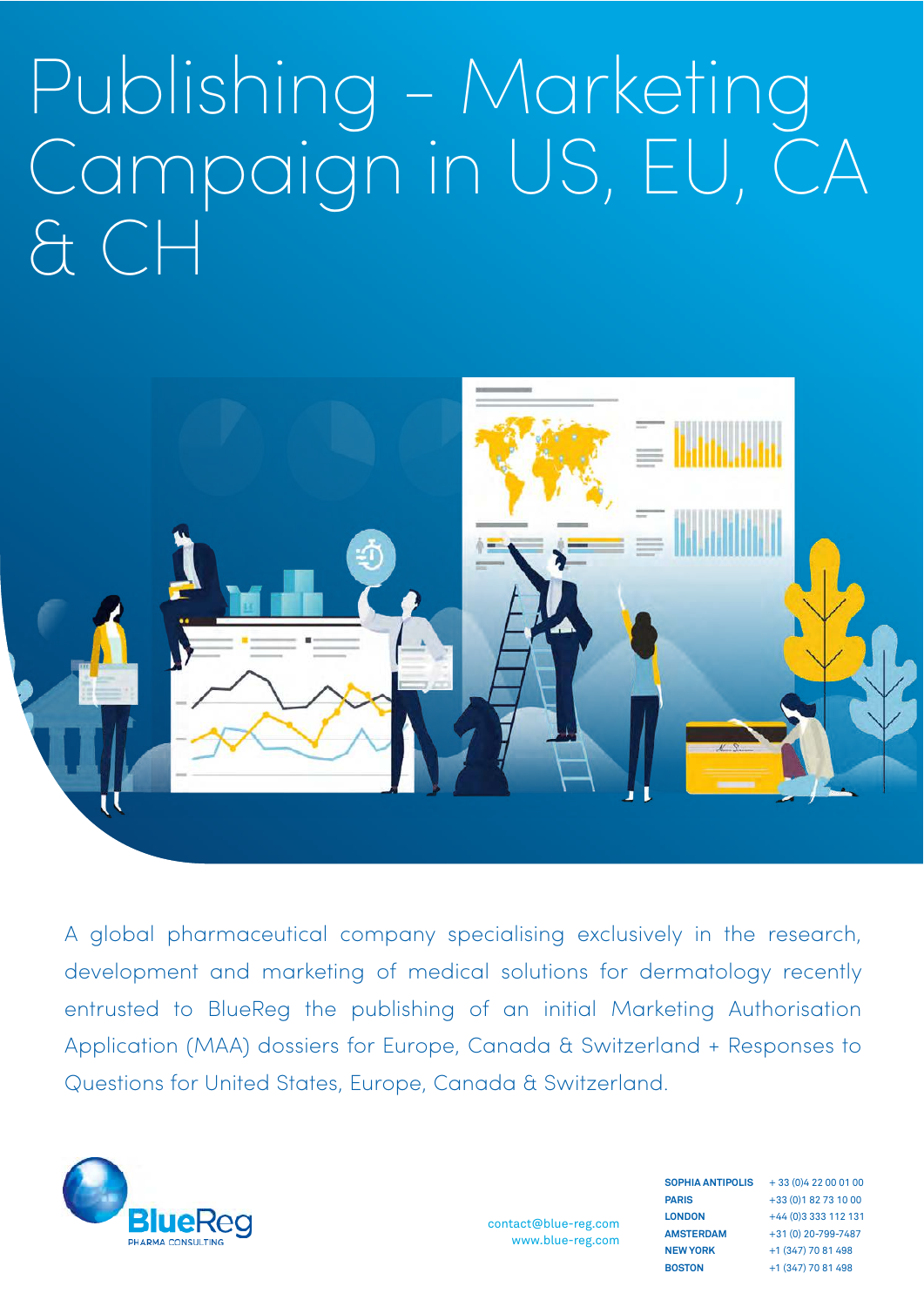## Challenges

The Publishing Team had to face multiple Challenges

#### **1.EU Dossier :**

- o **Two weeks** to build the entire dossier with full new Module 3 Only Modules 4 & 5 were kept from US NDA Dossier
- o Set all hyperlinks in Modules 1, 2 and 3
- o Build Module 1 for decentralised procedure (DCP) submission (14 Countries)

#### **2. CA NDS Dossier :**

- o **Four weeks** to build the full dossier with entire new Module 3
- o For Technical Reasons, re-set of all hyperlinks pointing from Module 2 Clinical Sections to Module 5
- o Build Module 1 for CA submission
- o Reformatting of Module 4 nonclinical reports and Module 5 clinical reports in order to make them fully compliant with Canadian Electronic Submission Requirements.

#### **3. CH MAA Dossier :**

- o Publish the dossier in Client's Environment with CH DTD 1.3 before the CH DTD 1.4 becomes Mandatory (very short timelines)
- o Publish the D106 EU first set of responses in parallel of the CH Initial Submission (facing technical hyperlinking issues with client's publishing tool related to file re-use in parallel submissions)
- o Implement numerous last-minute changes (i.e. inclusion of full Active Substance Master File (ASMF) open part with separate M3 documents)

#### **4. Technical Aspects :**

#### o Working in Client's Environment (Tools & Processes)

- Publishing Tools
- Formatting Tools
- EDMS System
- Procedures and Supportive Documents
- Others (Sharepoint; Virtual Machine, Validators, …)

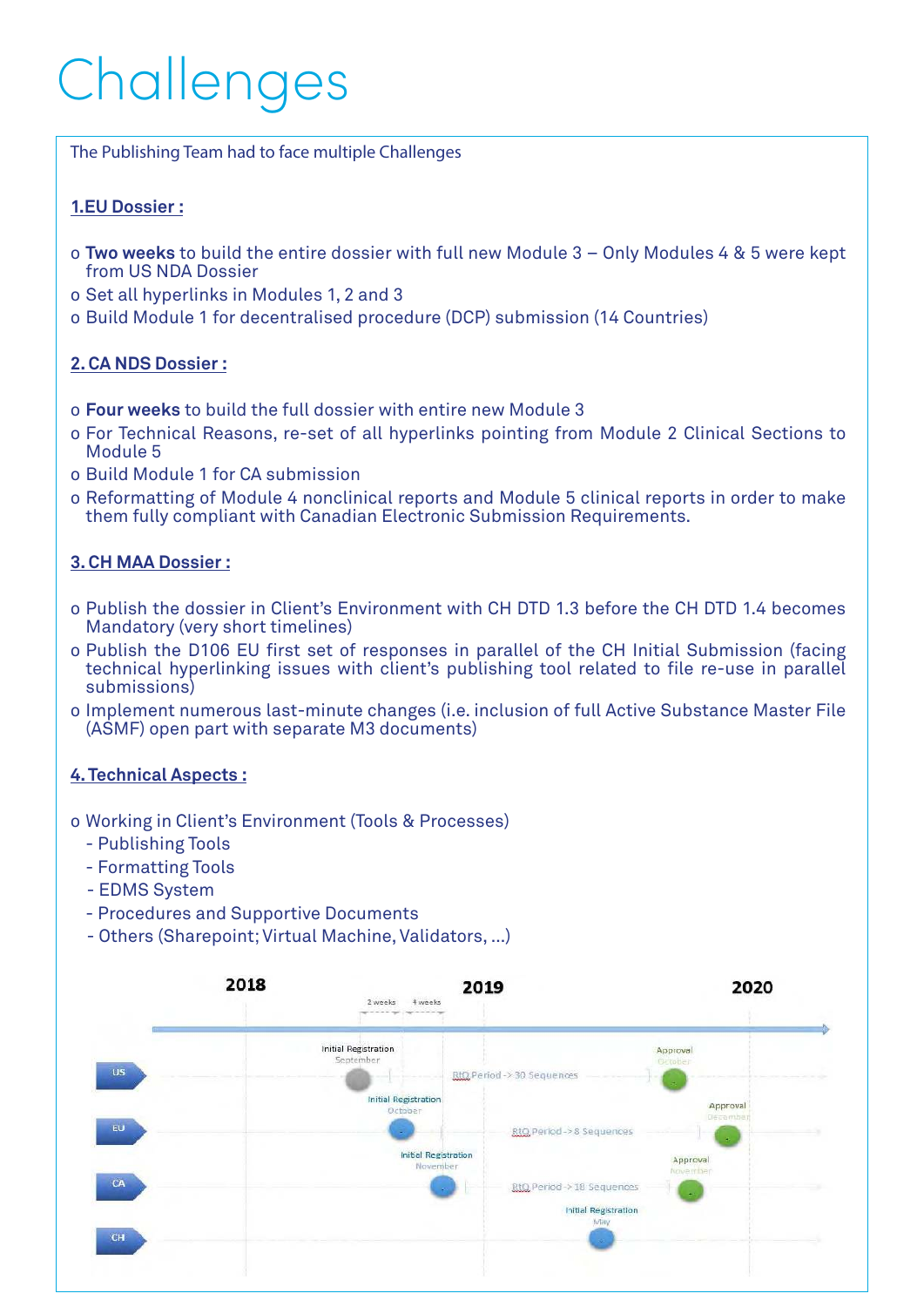## BlueReg Support

BR put in place a team of highly experienced consultants with solid expertise in publishing to meet the specific project needs within short timelines.

#### 1. BlueReg provided experienced Publishers with the client's tools & Processes

o Publishing /Electronic Document Management

- Publishing Software
- Electronic Document Management System
- o Formatting / Document Compliance
- o Back-up Solutions
	- BlueReg Publishing Environment

#### 2. Specific zone expertise and support for this project

o US FDA o CA Health Canada o SwissMedic o EU DCP

#### 3. Project Management

- o Planning, managing and ensuring on-time Published dossiers to meet tight submission timelines
- o Provide advice to optimise client's process in terms of efficiency and quality
- o Reactivity implementing last minute changes requested by the client, managing /resolving technical issues with client's publishing tool, ensure high quality publishing service (identified missing sections, formatting issues etc)